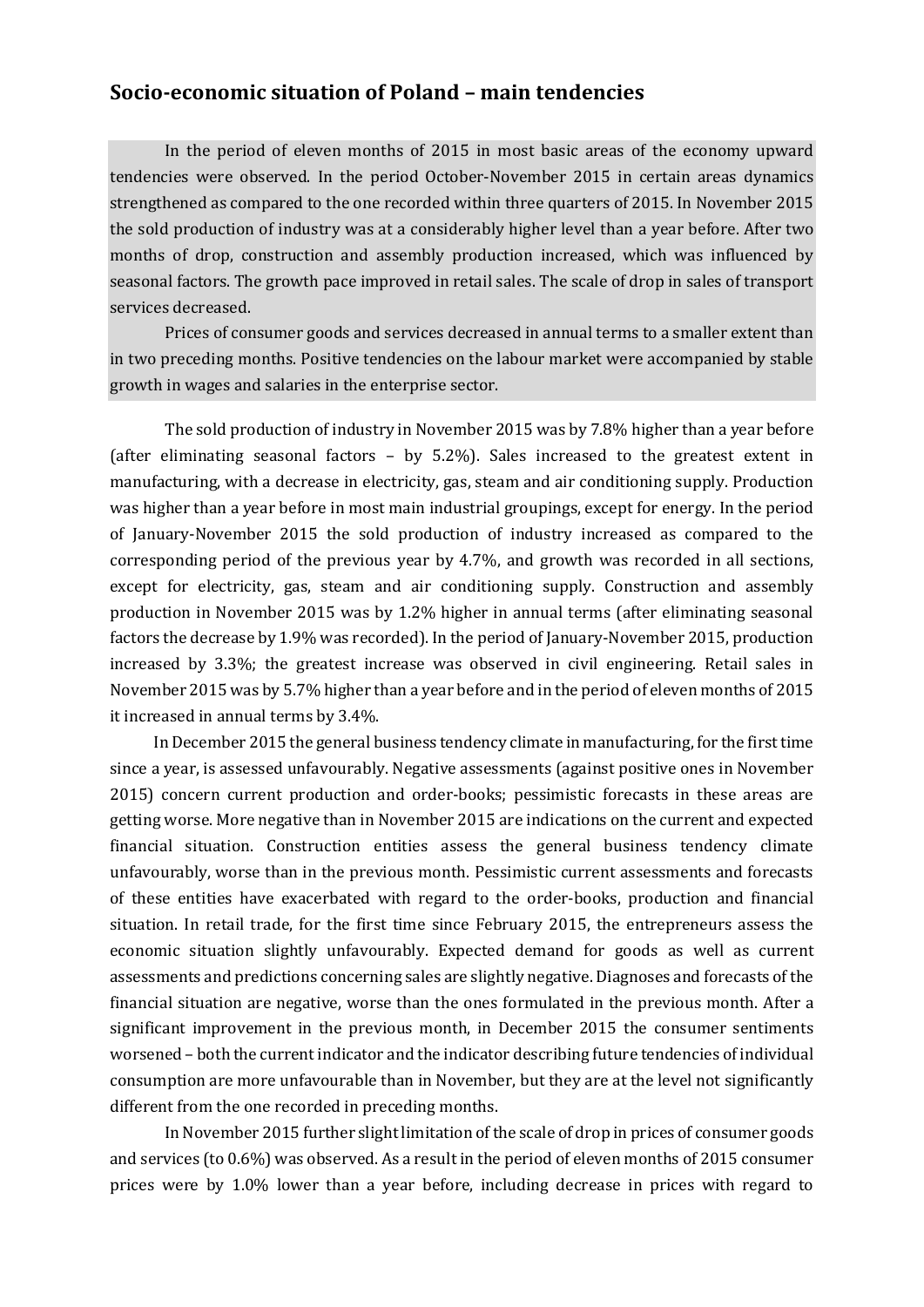transport, food and non-alcoholic beverages, as well as clothing and footwear. The drop in industry and construction prices observed since the end of 2012 was maintained.

Average paid employment in the enterprises sector in November 2015 was by 1.2% higher than a year before (in the period of eleven months it increased in annual terms by 1.1%). The registered unemployment rate did not change in comparison with the previous month and at the end of November 2015 it amounted to 9,6% (i.e. by 1,8 percentage points less than a year before). According to results of the labour demand survey, within three quarters of 2015, as compared to the respective period of 2014, more new jobs were created, and less jobs were liquidated.

Average monthly nominal gross wages and salaries in the enterprise sector, as well as their purchasing power in November 2015 increased to a greater extent than in the previous month. A slight improvement was observed in the growth in nominal and real retirement and other pension in the employee system, and it slightly slowed down among farmers. In the period of eleven months of 2015 average monthly gross wages and salaries increased as compared to the respective period of 2014 by 3.3%. The drop in consumer prices favourably influenced the growth pace of the purchasing power of wages and salaries (4.4% in annual terms).

On the agricultural market in November 2015 the procurement prices of most basic products of plant-origin were higher than a year before, and prices of animal products were lower (except for prices of cattle). In the period of eleven months of 2015 only procurement prices of cattle for slaughter were above the level from the previous year. The resulting estimate conducted in November 2015 confirms that this year's total grain harvest was lower than a year before, but higher than the average from 2006–2010. Production of rape and turnip rape and fruits from the trees was also lower than a year before and higher than average long-term one. Potato harvest, sugar beets and field vegetables reduced both in annual terms and in comparison with the average from 2006-2010. Harvests of berries decreased as compared to the previous year and were close to the average from 2006-2010.

In commodity foreign trade (calculated in PLN) in the period of January-October 2015 turnover growth in annual terms was slightly slower than in the  $1<sup>st</sup>$  half of 2015. Exports grew faster than imports, and the exchange closed with a positive balance against a negative one observed a year before. A growth in annual terms was recorded in turnover with developed countries (including EU countries) and with developing countries, while a significant drop was observed in turnover with Central and Eastern European countries. In the period of January-September 2015 total exports and imports at constant prices were higher than a year before; the terms of trade index was less favourable (100.3 against 104.2 a year before).

Revenue of the State Budget in the period of January-November 2015 amounted to PLN 263.8 bn (i.e. 88.8% of the amount the assumed in the Budget Act for 2015), and expenditures – to PLN 299.9 bn (respectively 87.4%). The deficit was at the level of PLN 36.1 bn, which accounted for 78.4% of the plan.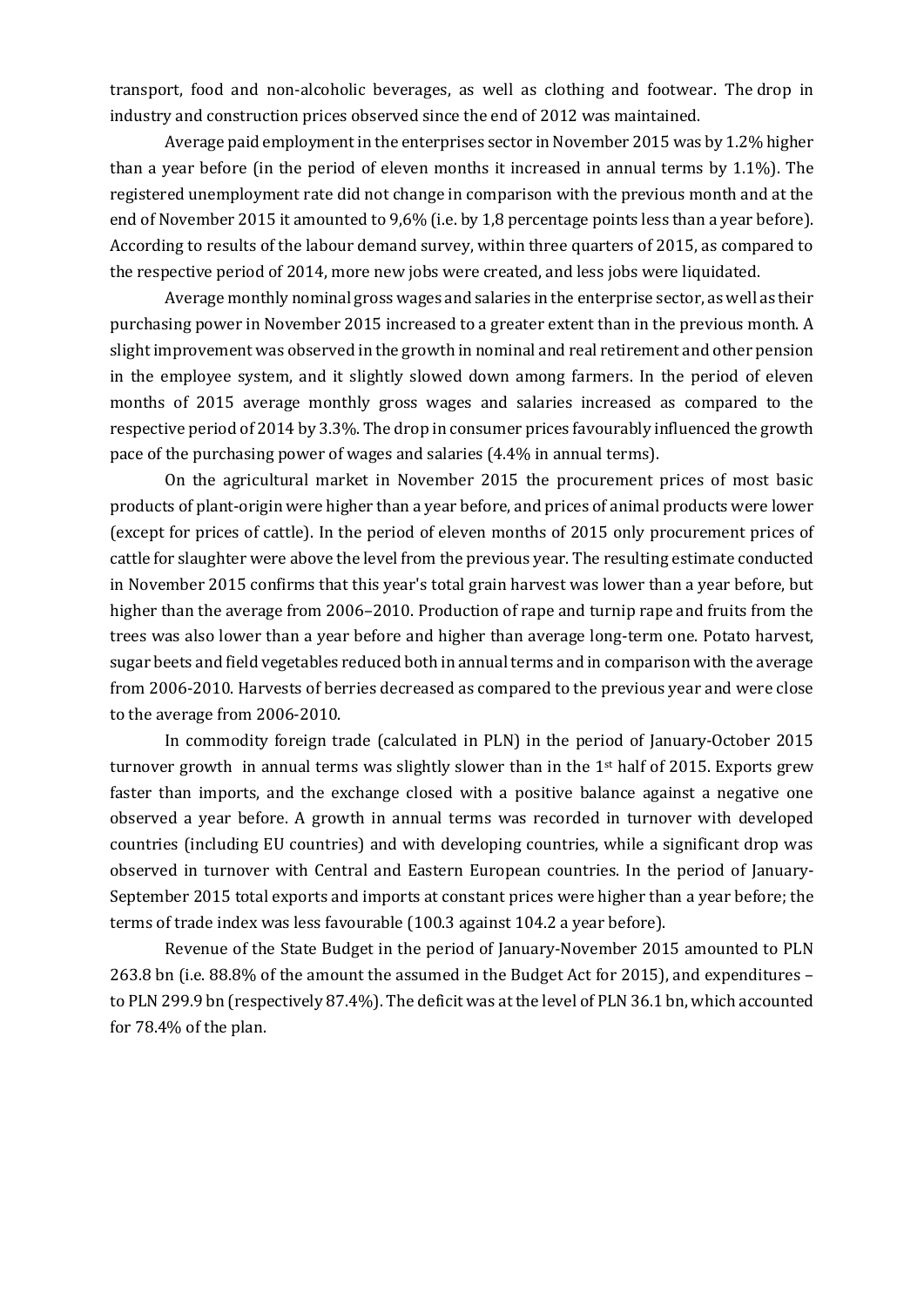| Specification<br>$a - 2014$                                                              |              | I       | $\mathbf{I}$ | III     | IV      | V       | VI      | VII     | <b>VIII</b> | IX      | X       | XI      | XII     |
|------------------------------------------------------------------------------------------|--------------|---------|--------------|---------|---------|---------|---------|---------|-------------|---------|---------|---------|---------|
| $b - 2015$                                                                               |              |         |              |         |         |         |         |         |             |         |         |         |         |
| Paid employment in the enterprise sector <sup><math>1</math></sup> in thous. persons     | a            | 5506    | 5508         | 5515    | 5515    | 5515    | 5526    | 5531    | 5535        | 5537    | 5545    | 5551    | 5549    |
|                                                                                          | $\mathbf b$  | 5573    | 5573         | 5576    | 5575    | 5577    | 5578    | 5583    | 5588        | 5593    | 5608    | 5617    |         |
| Registered unemployed persons (end of period) in thous. persons                          | a            | 2261    | 2256         | 2182    | 2079    | 1987    | 1913    | 1879    | 1853        | 1822    | 1785    | 1800    | 1825    |
|                                                                                          | $\mathbf b$  | 1919    | 1919         | 1861    | 1782    | 1702    | 1622    | 1586    | 1564        | 1539    | 1517    | 1531    |         |
| Unemployment rate (end of period) in %                                                   | a            | 13,9    | 13,9         | 13,5    | 13,0    | 12,5    | 12,0    | 11,8    | 11,7        | 11,5    | 11,3    | 11,4    | 11,4    |
|                                                                                          | $\mathbf b$  | 11,9    | 11,9         | 11,5    | 11,1    | 10,7    | 10,2    | 10,0    | 9,9         | 9,7     | 9,6     | 9,6     |         |
| Average monthly nominal gross wage and salary in the<br>enterprise sector <sup>1</sup> : |              |         |              |         |         |         |         |         |             |         |         |         |         |
| in zloty                                                                                 | a            | 3805,28 | 3856,56      | 4017,75 | 3976,80 | 3878,31 | 3943,01 | 3964,91 | 3893,23     | 3900,49 | 3980,92 | 4004,80 | 4379,26 |
|                                                                                          | h            | 3942,78 | 3981,75      | 4214,14 | 4123,26 | 4002,16 | 4039,70 | 4095,26 | 4024,95     | 4059,19 | 4110,77 | 4164,01 |         |
| previous month=100                                                                       | a            | 90,1    | 101,3        | 104,2   | 99,0    | 97,5    | 101,7   | 100,6   | 98,2        | 100,2   | 102,1   | 100,6   | 109,4   |
|                                                                                          | b            | 90,0    | 101,0        | 105,8   | 97,8    | 97,1    | 100,9   | 101,4   | 98,3        | 100,9   | 101,3   | 101,3   |         |
| corresponding month of previous year=100                                                 | a            | 103,4   | 104,0        | 104,8   | 103,8   | 104,8   | 103,5   | 103,5   | 103,5       | 103,4   | 103,8   | 102,7   | 103,7   |
|                                                                                          | b            | 103,6   | 103,2        | 104,9   | 103,7   | 103,2   | 102,5   | 103,3   | 103,4       | 104,1   | 103,3   | 104,0   |         |
| Average monthly real gross wage and salary in the enterprise                             | a            | 103,0   | 103,3        | 104,2   | 103,5   | 104,6   | 103,2   | 103,6   | 103,7       | 103,7   | 104,3   | 103,2   | 104,7   |
|                                                                                          | b            | 105,2   | 105,0        | 106,6   | 104,9   | 104,1   | 103,4   | 104,1   | 104,1       | 105,2   | 104,2   | 104,7   |         |
| Average monthly real gross retirement pay and pension:                                   |              |         |              |         |         |         |         |         |             |         |         |         |         |
| from non-agricultural social security system                                             |              |         |              |         |         |         |         |         |             |         |         |         |         |
| corresponding month of previous year=100                                                 | $\mathbf{a}$ | 103,9   | 104,3        | 102,1   | 103,2   | 103,6   | 103,4   | 103,8   | 103,7       | 103,7   | 103,8   | 103,9   | 104,2   |
|                                                                                          | $\mathbf b$  | 104,5   | 104,6        | 104,8   | 103,3   | 103,1   | 102,8   | 103,1   | 103,4       | 103,3   | 103,3   | 103,4   |         |
| of farmers                                                                               |              |         |              |         |         |         |         |         |             |         |         |         |         |
| corresponding month of previous year=100                                                 | a            | 103,8   | 103,8        | 100,8   | 101,0   | 101,2   | 101,3   | 101,7   | 101,9       | 101,9   | 102,0   | 102,4   | 102,9   |
|                                                                                          | $\mathbf b$  | 102,8   | 103,2        | 104,9   | 104,5   | 105,5   | 104,4   | 103,6   | 103,1       | 103,3   | 103,0   | 102,8   |         |
| Price indices of consumer goods and services:<br>previous month=100                      |              | 100,1   | 100,1        | 100,1   | 100,0   | 99,9    | 100,0   | 99,8    | 99,6        | 100,0   | 100,0   | 99,8    | 99,7    |
| corresponding month of previous year=100                                                 | a<br>b       | 99,8    | 99,9         | 100,2   | 100,4   | 100,0   | 100,0   | 99,9    | 99,6        | 99,7    | 100,1   | 99,9    |         |
|                                                                                          | $\mathbf a$  | 100,5   | 100,7        | 100,7   | 100,3   | 100,2   | 100,3   | 99,8    | 99,7        | 99,7    | 99,4    | 99,4    | 99,0    |
|                                                                                          | b            | 98,6    | 98,4         | 98,5    | 98,9    | 99,1    | 99,2    | 99,3    | 99,4        | 99,2    | 99,3    | 99,4    |         |
| December of previous year=100                                                            | a            | 100,1   | 100,2        | 100,3   | 100,2   | 100,1   | 100,1   | 99,9    | 99,5        | 99,4    | 99,5    | 99,2    | 99,0    |
|                                                                                          | b            | 99,8    | 99,6         | 99,8    | 100,3   | 100,3   | 100,3   | 100,2   | 99,9        | 99,6    | 99,7    | 99,6    |         |
| Price indices of sold production of industry:                                            |              |         |              |         |         |         |         |         |             |         |         |         |         |
| previous month=100                                                                       | a            | 100,0   | 99,9         | 99,8    | 99,8    | 99,8    | 99,9    | 99,9    | 100,3       | 100,0   | 99,6    | 99,5    | 98.8    |
|                                                                                          | $\mathbf b$  | 99,9    | 99,9         | 100,1   | 99,6    | 100,4   | 100,6   | 99,6    | 99,3        | 99,9    | 100,1   | 100,0   |         |
| corresponding month of previous year=100                                                 | a            | 99,0    | 98,6         | 98,7    | 99,3    | 99,0    | 98,2    | 97,9    | 98,5        | 98,4    | 98,7    | 98,4    | 97,3    |
|                                                                                          | b            | 97,2    | 97,2         | 97,5    | 97,3    | 97,9    | 98,6    | 98,2    | 97,3        | 97,2    | 97,7    | 98,2    |         |
| Price indices of construction and assembly production:                                   |              |         |              |         |         |         |         |         |             |         |         |         |         |
| previous month=100                                                                       | a            | 99,8    | 99,8         | 99,9    | 99,9    | 100,0   | 100,0   | 100,0   | 100,0       | 100,0   | 100,0   | 99,9    | 99,9    |
|                                                                                          | b            | 99,9    | 99,9         | 100,0   | 100,0   | 99,9    | 100,0   | 99,9    | 99,9        | 99,9    | 99,9    | 99,9    |         |
| corresponding month of previous year=100                                                 | a            | 98,3    | 98,4         | 98,5    | 98,5    | 98,6    | 98,7    | 98,8    | 99,1        | 99,2    | 99,3    | 99,4    | 99,2    |
|                                                                                          | b            | 99,5    | 99,6         | 99,7    | 99,7    | 99,7    | 99,6    | 99,6    | 99,4        | 99,4    | 99,3    | 99,3    |         |

## **SELECTED INDICATORS REGARDING THE ECONOMIC SITUATION OF THE COUNTRY**

1 Data concern economic entities employing more than 9 persons.